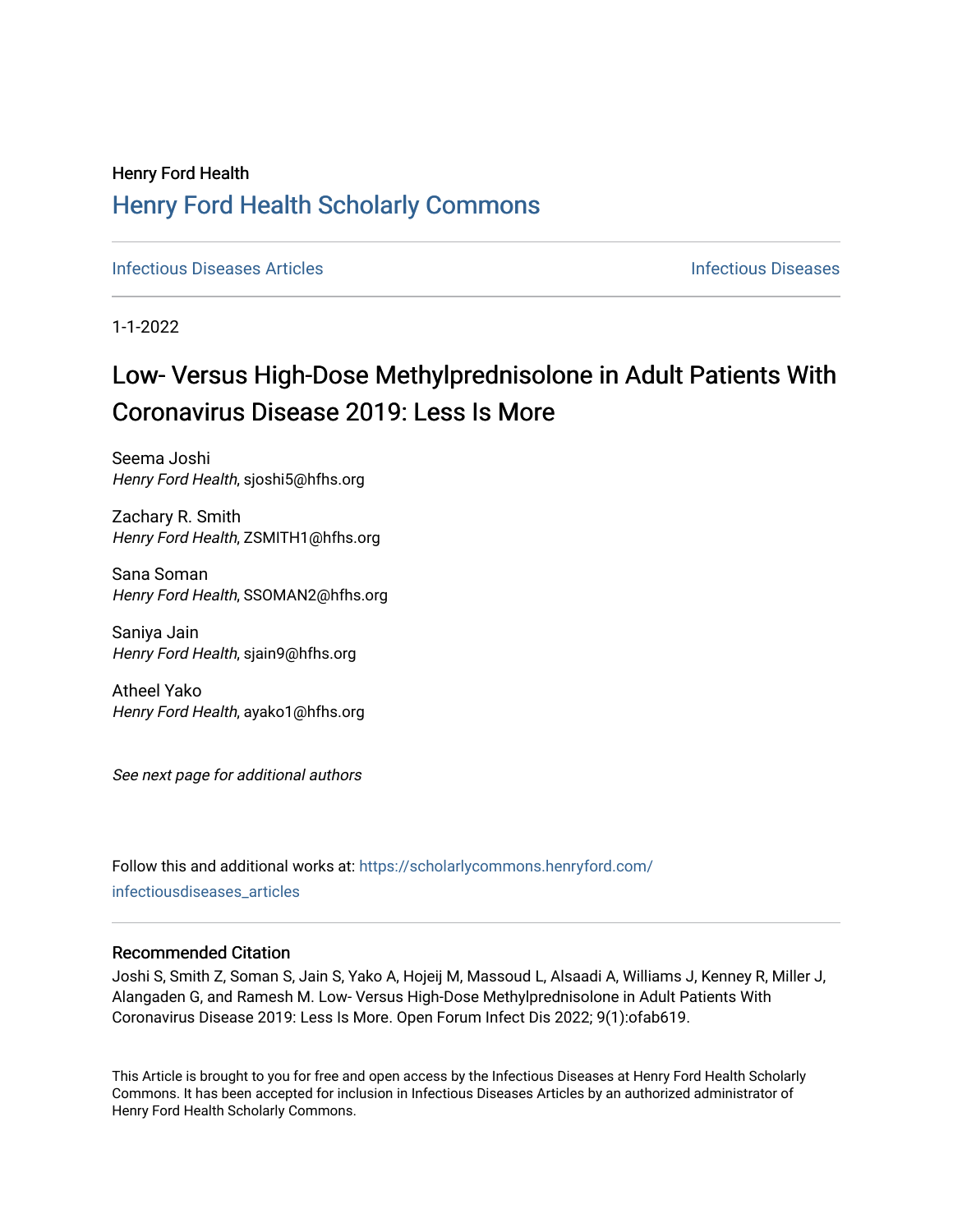# Authors

Seema Joshi, Zachary R. Smith, Sana Soman, Saniya Jain, Atheel Yako, Marwa Hojeij, Louis Massoud, Ayman Alsaadi, Jonathan Williams, Rachel M. Kenney, Joseph B. Miller MD, George Alangaden, and Mayur Ramesh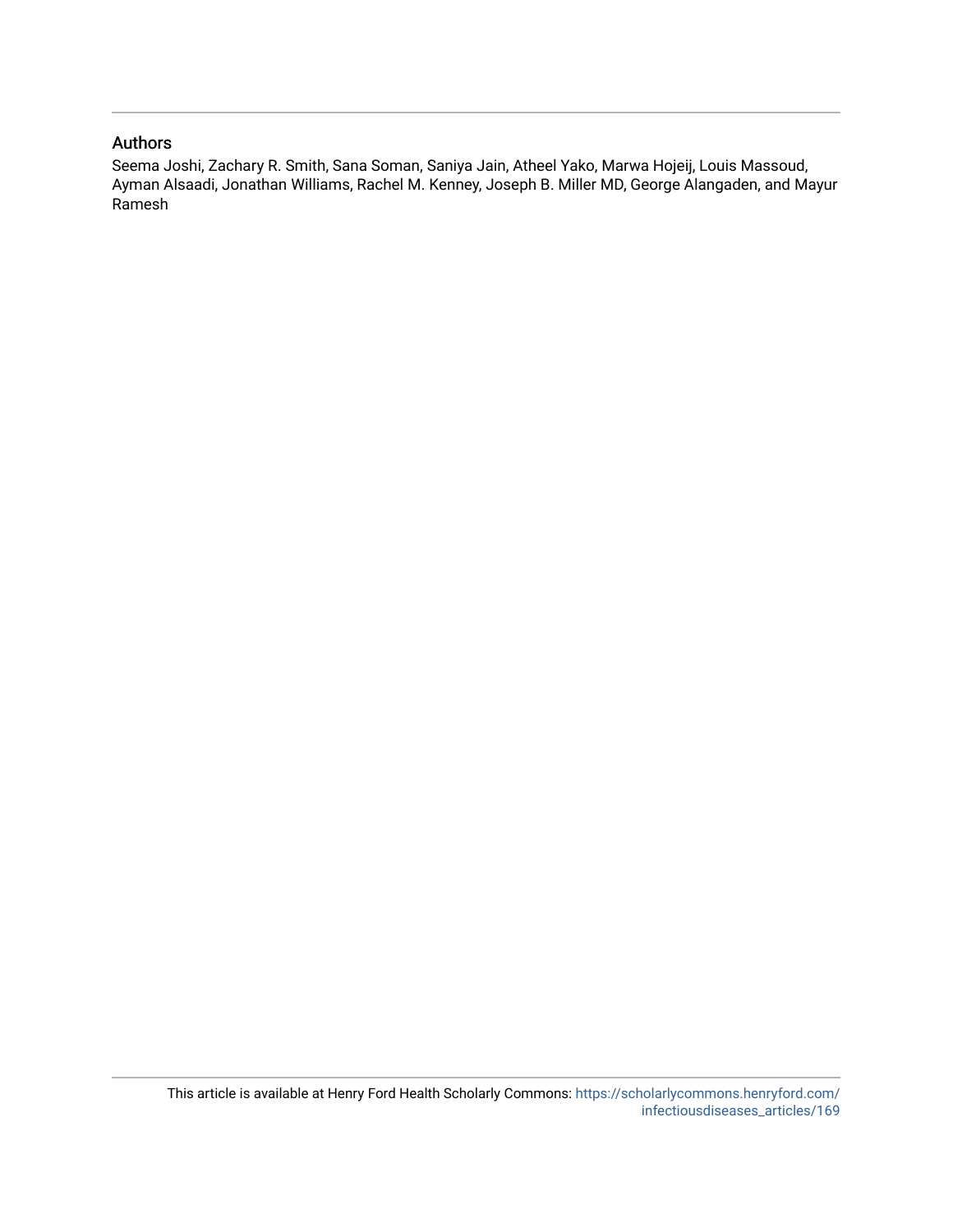MAJOR ARTICLE

<span id="page-2-2"></span>

# Low- Versus High-Dose Methylprednisolone in Adult Patients With Coronavirus Disease 2019: Less Is More

Seema Joshi,<sup>[1](#page-2-0)</sup> Zachary Smith,<sup>[2](#page-2-1)</sup> Sana Soman,<sup>1</sup> Saniya Jain,<sup>1</sup> Atheel Yako,<sup>1</sup> Marwa Hojeij,<sup>1</sup> Louis Massoud,<sup>1</sup> Ayman Alsaadi,<sup>[3](#page-2-2)</sup> Jonathan Williams,<sup>1</sup> **Rachel Kenney, [2](#page-2-1) Joseph Miller, [4](#page-2-3)[,](https://orcid.org/0000-0002-9451-1359) George Alangaden, [1](#page-2-0) and Mayur Ramesh[1](#page-2-0)[,](https://orcid.org/0000-0002-1677-3994)**

<span id="page-2-3"></span><span id="page-2-1"></span><span id="page-2-0"></span><sup>1</sup>Henry Ford Hospital, Division of Infectious Diseases, Detroit, Michigan, USA, <sup>2</sup>Henry Ford Hospital, Department of Pharmacy, Detroit, Michigan, USA, <sup>3</sup>Henry Ford Hospital, Department of Internal Medicine, Detroit, Michigan, USA, <sup>4</sup>Henry Ford Hospital, Department of Emergency Medicine, Detroit, Michigan, USA

*Background.* Corticosteroids use in severe coronavirus disease 2019 (COVID-19) improves survival; however, the optimal dose is not established. We aim to evaluate clinical outcomes in patients with severe COVID-19 receiving high-dose corticosteroids (HDC) versus low-dose corticosteroids (LDC).

*Methods.* This was a quasi-experimental study conducted at a large, quaternary care center in Michigan. A corticosteroid dose change was implemented in the standardized institutional treatment protocol on November 17, 2020. All patients admitted with severe COVID-19 that received corticosteroids were included. Consecutive patients in the HDC group (September 1 to November 15, 2020) were compared to the LDC group (November 30, 2020 to January 20, 2021). High-dose corticosteroids was defined as 80 mg of methylprednisolone daily in 2 divided doses, and LDC was defined as 32–40 mg of methylprednisolone daily in 2 divided doses. The primary outcome was all-cause 28-day mortality. Secondary outcomes included progression to mechanical ventilation, hospital length of stay (LOS), discharge on supplemental oxygen, and corticosteroid-associated adverse events.

*Results.* Four-hundred seventy patients were included: 218 (46%) and 252 (54%) in the HDC and LDC groups, respectively. No difference was observed in 28-day mortality (14.5% vs 13.5%, *P* = .712). This finding remained intact when controlling for additional variables (odds ratio, 0.947; confidence interval, 0.515–1.742; *P* = .861). Median hospital LOS was 6 and 5 days in the HDC and LDC groups, respectively (*P* < .001). No differences were noted in any of the other secondary outcomes.

*Conclusions.* Low-dose methylprednisolone had comparable outcomes including mortality to high-dose methylprednisolone for the treatment of severe COVID-19.

**Keywords.** 28-day mortality; COVID-19; hypoxia; methylprednisolone; SARS-CoV-2.

The use of corticosteroids in hospitalized hypoxic patients with coronavirus disease 2019 (COVID-19) has become the standard of care based on improvement in clinical outcomes from a robust body of literature  $[1-5]$  $[1-5]$  $[1-5]$ . It is well known that pharmacodynamic differences exist between corticosteroids, and their effects vary when different doses are used [[6](#page-5-2)].

Early reports from China described a mortality benefit with methylprednisolone in patients with COVID-19 and acute respiratory distress syndrome (ARDS) [[7](#page-5-3)]. Based on this information, in March 2020, our center initiated a protocol using 80 mg (1 mg per kg) of methylprednisolone daily for patients with severe COVID-19 [\[8\]](#page-5-4). Methylprednisolone was selected as the corticosteroid due to prior trial data in ARDS, favorable

#### **Open Forum Infectious Diseases®2022**

pharmacokinetic properties, and pharmacogenomic data suggesting it may be the optimal corticosteroid in COVID-19 [\[9–](#page-6-0)[12\]](#page-6-1). After publication of randomized clinical trials in the subsequent months, evidence-based guidelines (such as the National Institutes of Health treatment guidelines) recommended adopting trial regimens or administering an alternate corticosteroid at an equivalent glucocorticoid dose ([Supplement](http://academic.oup.com/ofid/article-lookup/doi/10.1093/ofid/ofab619#supplementary-data)  [Table 1](http://academic.oup.com/ofid/article-lookup/doi/10.1093/ofid/ofab619#supplementary-data)) [\[1\]](#page-5-0). Based on these recommendations, in November 2020, our center modified treatment protocol to a lower dose of 32–40 mg (0.5 mg per kg) of methylprednisolone daily.

Although corticosteroids improve outcomes in severe COVID-19, the optimal dose is undefined. Methylprednisolone has been used in varying doses ranging from 40 to 500 mg per day [\[4,](#page-5-5) [13–](#page-6-2)[15\]](#page-6-3). This study compares outcomes, including 28-day mortality, of high- versus low-dose methylprednisolone within our standardized institutional treatment protocol in those with severe COVID-19.

# **METHODS**

#### **Patient Consent Statement**

This study does not include factors necessitating patient consent because it is based on an observational cohort (pre- and

Received 14 September 2021; editorial decision 3 December 2021; accepted 7 December 2021; published online 8 December 2021.

Correspondence: Mayur Ramesh, MD, Henry Ford Hospital, Division of Infectious Diseases, 2799 W. Grand Blvd., Detroit, MI 48202 USA ([mramesh1@hfhs.org](mailto:mramesh1@hfhs.org)).

<sup>©</sup> The Author(s) 2021. Published by Oxford University Press on behalf of Infectious Diseases Society of America. This is an Open Access article distributed under the terms of the Creative Commons Attribution-NonCommercial-NoDerivs licence ([https://creativecommons.org/](https://creativecommons.org/licenses/by-nc-nd/4.0/) [licenses/by-nc-nd/4.0/](https://creativecommons.org/licenses/by-nc-nd/4.0/)), which permits non-commercial reproduction and distribution of the work, in any medium, provided the original work is not altered or transformed in any way, and that the work is properly cited. For commercial re-use, please contact journals.permissions@oup.com https://doi.org/10.1093/ofid/ofab619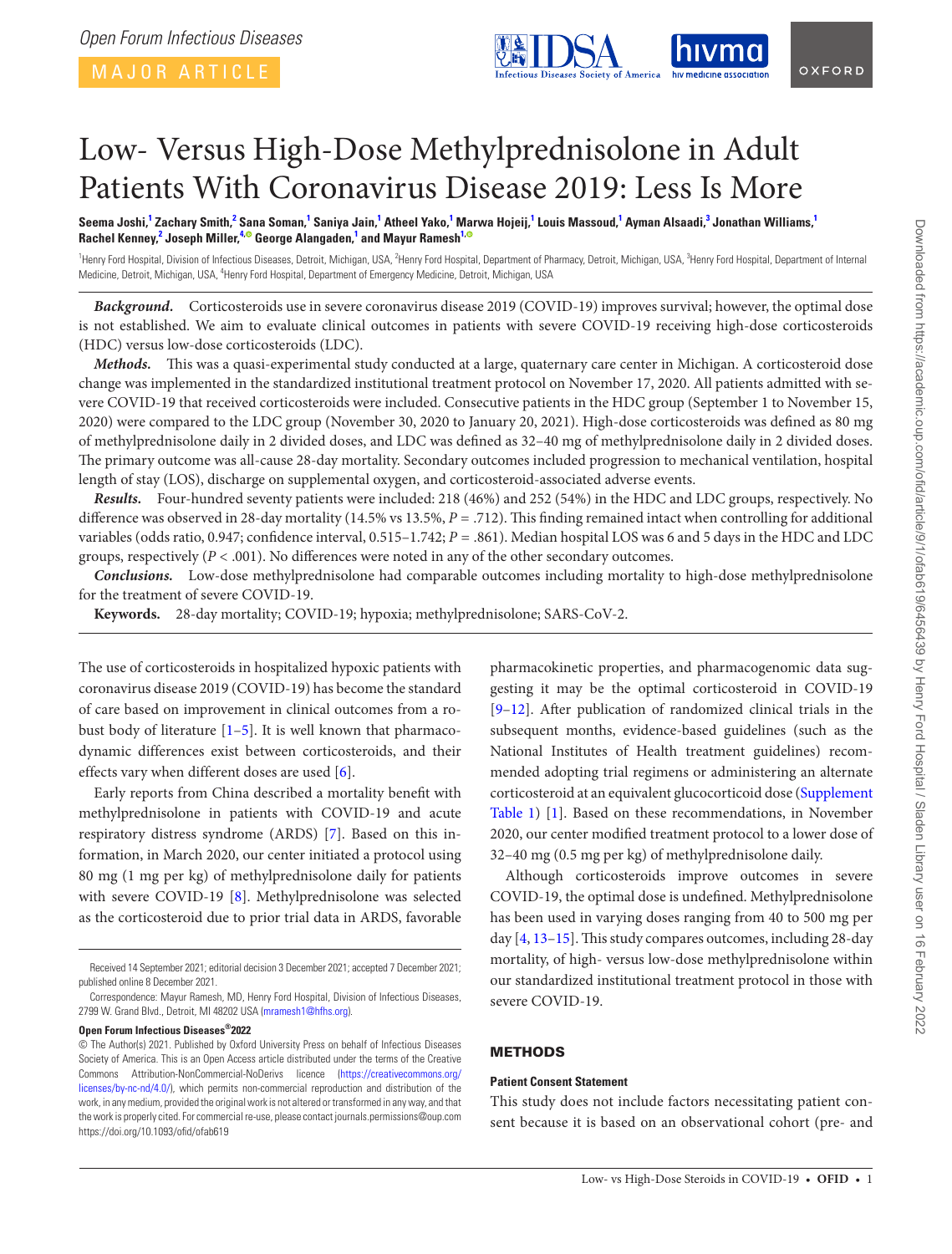poststudy design). The design of the work has been approved by the institutional review board of the Henry Ford Health System.

#### **Study Population**

Patients were eligible for inclusion in this study if they were admitted to Henry Ford Hospital (HFH), age >18 years, had laboratory-confirmed severe acute respiratory syndrome coronavirus 2 (SARS-CoV-2), and had severe COVID-19, defined as hypoxia requiring supplemental oxygen [\[16\]](#page-6-4). Patients who were excluded from this study were those who died within 24 hours, received less than 48 hours of corticosteroids, and lacked a 28-day follow up. A confirmed case of COVID-19 was defined as having a positive reverse-transcription polymerase chain reaction assay for SARS-CoV-2 by nasopharyngeal sample.

#### **Study Design**

This was a single-center, quasi-experimental study at HFH, an 877-bed quaternary care hospital in Detroit, Michigan. We experienced a surge of COVID-19 admissions from September 2020 to February 2021. The treatment protocols for severe COVID-19 remained unchanged during the surge, except for a reduction in the dose of methylprednisolone initiated on November 17, 2020 (see below). Consecutive patients that met study criteria were included in the high-dose corticosteroid (HDC) group from September 1, 2020 to November 15, 2020 and were compared with consecutive patients in the low-dose corticosteroid (LDC) group from November 30, 2020 to January 20, 2021. A 2-week washout period was completed from November 17 to November 30, 2020.

#### **Corticosteroid Groups**

High-dose corticosteroid was defined as 80 mg of methylprednisolone daily in 2 divided doses, intravenous or oral, for up to 7 days. Low-dose corticosteroid was defined as methylprednisolone, 40 mg intravenous or 32 mg oral, in 2 divided doses for up to 7 days. Dosing was based on availability of corticosteroid formulation; methylprednisolone was available in 16-mg tablets and 20-mg intravenous formulation. Choice of oral versus intravenous corticosteroid administration was at the discretion of the primary team. Corticosteroids were discontinued upon resolution of symptoms.

#### **Standard of Care**

During this study period, standard of care was composed of supplemental oxygen (nasal cannula, high-flow nasal cannula, noninvasive positive pressure ventilation, or mechanical ventilation), remdesivir, and corticosteroid administration. Other therapies including antibiotics, tocilizumab, vasopressor support, renal replacement therapy, and venous thromboembolism prophylaxis were at the discretion of the primary team.

## **Data Collection**

Data were collected from HFH's electronic medical record. All information was entered in a standardized case report form. Demographic, clinical, laboratory, treatment, and outcome data were obtained.

#### **Primary Outcome**

The primary outcome was all-cause, 28-day mortality. Twentyeight-day mortality data were available through updated medical records, and all patients were cross-referenced with data from the Michigan Health Information Network [[17\]](#page-6-5).

#### **Secondary Outcome**

Secondary outcomes were progression to mechanical ventilation, length of hospital stay, discharge on supplemental oxygen, and corticosteroid-associated adverse events (bacteremia, hospital-acquired pneumonia/ventilator-associated pneumonia, candidemia, and hyperglycemia).

Healthcare-associated infections were defined by standard National Healthcare Safety Network criteria [[18\]](#page-6-6). Hyperglycemia was defined as glucose greater than 200 mg/dL and with additional insulin use.

#### **Statistical Analysis**

We reported continuous variables as median and interquartile range (IQR) and performed comparisons using the Mann-Whitney *U* test or *t* test, as appropriate. Categorical data were reported as number and percentage (no., %), and comparisons were performed using the  $\chi^2$  test or Fisher's exact test, as appropriate. No imputation was made for missing data points. A 2-sided α < .05 was considered statistically significant. We performed bivariable and a priori multivariable logistic regression analysis to test the association between 28-day mortality and exposure to the HDC or LDC protocol. Covariates in the bivariable analysis with a *P* < .1 and clinical rationale were included in the multivariable regression model that was restricted to an event-to-variable ratio of 10:1. We constructed a Kaplan-Meier curve that plotted the proportion of patients who survived over 28 day based on their exposure to the HDC or LDC protocol [\(Supplemental Figure 1](http://academic.oup.com/ofid/article-lookup/doi/10.1093/ofid/ofab619#supplementary-data)). Statistical analysis was performed using IBM SPSS version 25 (Chicago, IL) and SAS 9.4 (Cary, NC).

#### RESULTS

During the study period, there were 784 patients admitted who were diagnosed with COVID-19. Of these, 470 patients had severe COVID-19 and met inclusion criteria; 218 patients (46%) in the HDC group and 252 patients (54%) in the LDC group. All patients within both study groups received 48 hours or more of corticosteroid therapy. The median age of the HDC and LDC group was 63 (IQR, 52–73) and 65 (IQR, 53–75) years, respectively. Black patients comprised 45.0% of the HDC group and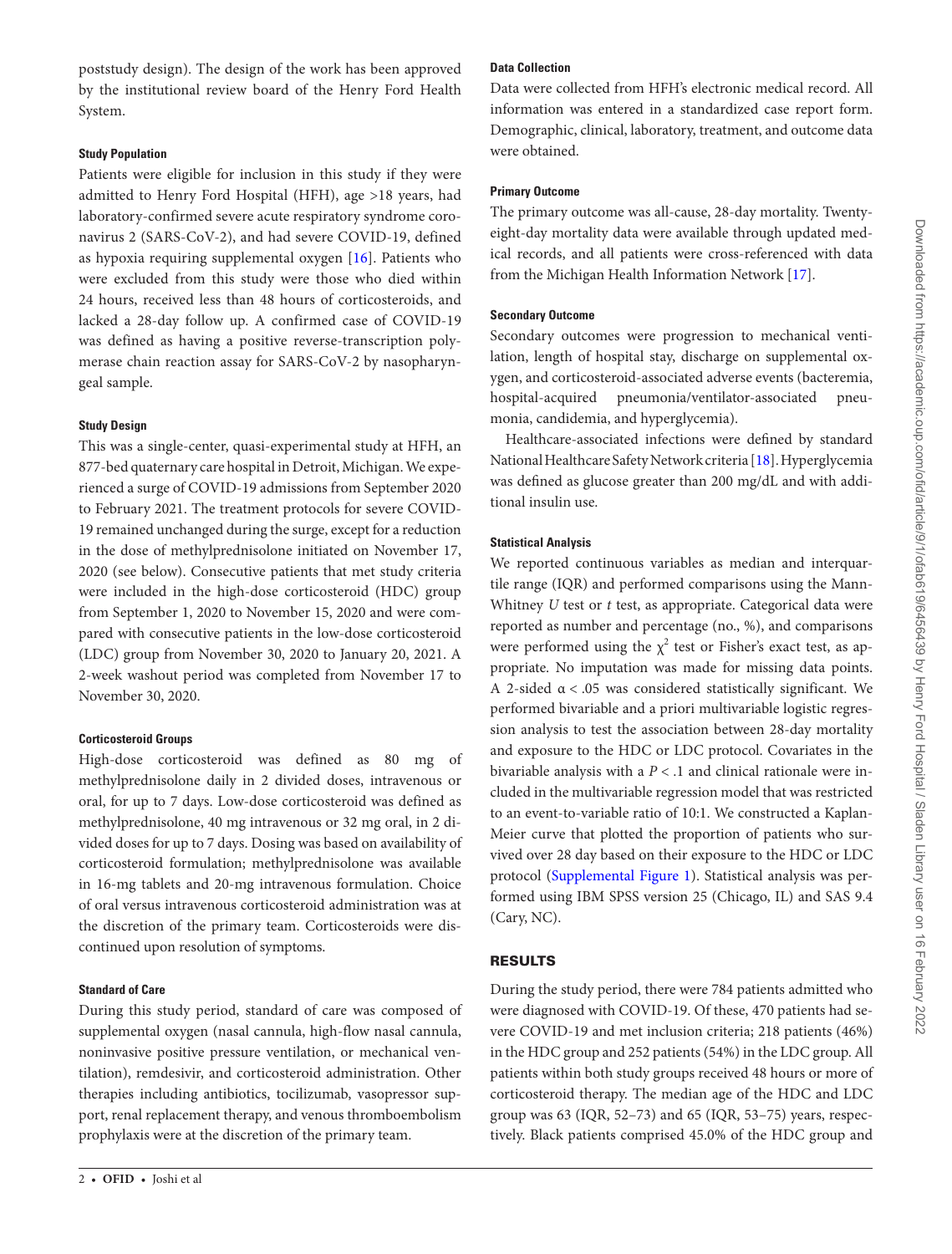48.4% of the LDC group. Patient characteristics were comparable, apart from cardiovascular disease [\(Table 1](#page-4-0)). Severity of illness at presentation was also similar.

Median time from diagnosis to corticosteroid administration was 1 day for both groups. Oral corticosteroids were used more than intravenous corticosteroids in the LDC group (82.9% and 23.8%) compared to the HDC group (61.0% and 57.3%). The median duration of corticosteroid treatment was 5 days in both study groups.

Twenty-eight-day mortality was comparable in both groups (14.5% vs 13.5%, *P* = .712) ([Table 2\)](#page-5-6). Multivariate analysis after adjusting for age >60, gender, race, cardiovascular disease, baseline intensive care unit status, antibiotic use, and tocilizumab use showed no difference among the HDC and LDC groups (odds ratio, 0.947; confidence interval, 0.515–  $1.742; P = .861$ ).

Median duration of hospital length of stay was 6 days and 5 days in the HDC and LDC groups (*P* < .001). Other secondary outcomes including need for mechanical ventilation and supplemental oxygen upon discharge were similar. Corticosteroidassociated adverse events were comparable.

### **DISCUSSION**

In a cohort of patients with severe COVID-19 treated with methylprednisolone, a reduction in dose did not impact 28-day mortality. Our mortality rates were lower than those reported in randomized trials done early in the pandemic and may reflect differences in study populations and improvement in supportive care over time [[19–](#page-6-7)[22\]](#page-6-8). No differences were observed in corticosteroid-associated adverse events between groups similar to previous reports with varying corticosteroid doses [\[3,](#page-5-7) [5](#page-5-1)]. Rates of hyperglycemia were similar to clinical trials that included comparable patients with diabetes [[20\]](#page-6-9).

Methylprednisolone doses greater than 1.36 mg per kg per day have been associated with worse outcomes [[13](#page-6-2)]. Both

#### <span id="page-4-0"></span>**Table 1. Patient Characteristics of the High-Dose and Low-Dose Corticosteroid Groups**

| Characteristics                                                         | Total ( $n = 470$ ) | $HDC (n = 218)$  | $LDC (n = 252)$ | PValue  |
|-------------------------------------------------------------------------|---------------------|------------------|-----------------|---------|
| Demographics                                                            |                     |                  |                 |         |
| Median age (IQR), years                                                 | 64 (53-74)          | 63 (52-73)       | 65 (53-75)      | .295    |
| Male sex, no. (%)                                                       | 245 (52.1%)         | 110 (50.5%)      | 135 (53.6%)     | .518    |
| Race, no. (%)                                                           |                     |                  |                 |         |
| <b>Black</b>                                                            | 220 (46.8%)         | 98 (45.0%)       | 122 (48.4%)     | .454    |
| White                                                                   | 103 (21.9%)         | 53 (24.3%)       | 50 (19.8%)      | .199    |
| Other                                                                   | 147 (31.3%)         | 67 (30.7%)       | 80 (31.7%)      | .886    |
| Median BMI (IQR), kg/m <sup>2</sup>                                     | 30.7 (26.3-36.2)    | 30.2 (26.2-35.7) | 31 (26.6-37.1)  | .395    |
| Coexisting Conditions, No. (%)                                          |                     |                  |                 |         |
| Cardiovascular disease                                                  | 339 (72.2%)         | 140 (64.2%)      | 199 (79.0%)     | $-.001$ |
| Chronic kidney disease                                                  | 103 (21.9%)         | 42 (19.3%)       | 61 (24.2%)      | .197    |
| <b>Diabetes</b>                                                         | 195 (41.5%)         | 81 (37.2%)       | 114 (45.2%)     | .076    |
| Immunodeficiency                                                        | 50 (10.6%)          | $20(9.2\%)$      | 30 (11.9%)      | .338    |
| Lung disease                                                            | 160 (34.0%)         | 65 (29.8%)       | 95 (37.7)       | .072    |
| Malignancy                                                              | 61 (13/0%)          | 32 (14.7%)       | 29 (11.5%)      | .308    |
| Severity of Illness on Admission                                        |                     |                  |                 |         |
| Median gSOFA in ED (IQR)                                                | $2(1-3)$            | $2(1-3)$         | $2(1-3)$        | .870    |
| Direct admission to ICU from ED, no. (%) <sup>a</sup>                   | 77 (16.4%)          | 41 (18.8%)       | 36 (14.3%)      | .187    |
| Mechanical ventilation in ED, no. (%)                                   | $10(2.1\%)$         | $4(1.8\%)$       | $6(2.4\%)$      | .688    |
| Treatment                                                               |                     |                  |                 |         |
| Remdesivir, no. (%)                                                     | 330 (70.2%)         | 147 (67.4%)      | 183 (72.6%)     | .220    |
| Antibiotic, no. (%)                                                     | 193 (41.1%)         | 120 (55.0%)      | 73 (29.0%)      | $-.001$ |
| Tocilizumab, no. (%)                                                    | $12(2.6\%)$         | 12 (5.5%)        | $0(0\%)$        | < .001  |
| Corticosteroids <sup>b</sup>                                            | 470 (100%)          | 218 (100%)       | 252 (100%)      |         |
| Median time from diagnosis to corticosteroid administration (IQR), days | $1(1-2)$            | $1(1-2)$         | $1(1-2)$        | .871    |
| Oral corticosteroids, no (%)                                            | 342 (72.8%)         | 133 (61.0%)      | 209 (82.9%)     | $-.001$ |
| Intravenous corticosteroids, no (%)                                     | 185 (39.4%)         | 125 (57.3%)      | 60 (23.8%)      | < .001  |
| Median duration of corticosteroids (IQR), days                          | $5(3-7)$            | $5(3-7)$         | $5(3-6)$        | .072    |

Abbreviations: BMI, body mass index; ED, emergency department; HDC, high-dose corticosteroid; ICU, intensive care unit; IQR, interquartile range; LDC, low-dose corticosteroid; qSOFA, quick Sequential Organ Failure Assessment.

Definitions: lung disease = asthma, chronic obstructive pulmonary disease, obstructive sleep apnea, interstitial lung disease, pulmonary hypertension; cardiovascular disease = coronary artery disease, hypertension.

<span id="page-4-1"></span><sup>a</sup>Admission to ICU = use of high-flow nasal cannula, noninvasive positive pressure ventilation, mechanical ventilation.

<span id="page-4-2"></span>**bSome patients received sequential intravenous followed by oral corticosteroids; 27 and 31 patients received dexamethasone or prednisone (methylprednisolone equivalents) in the HDC** and LDC groups, respectively.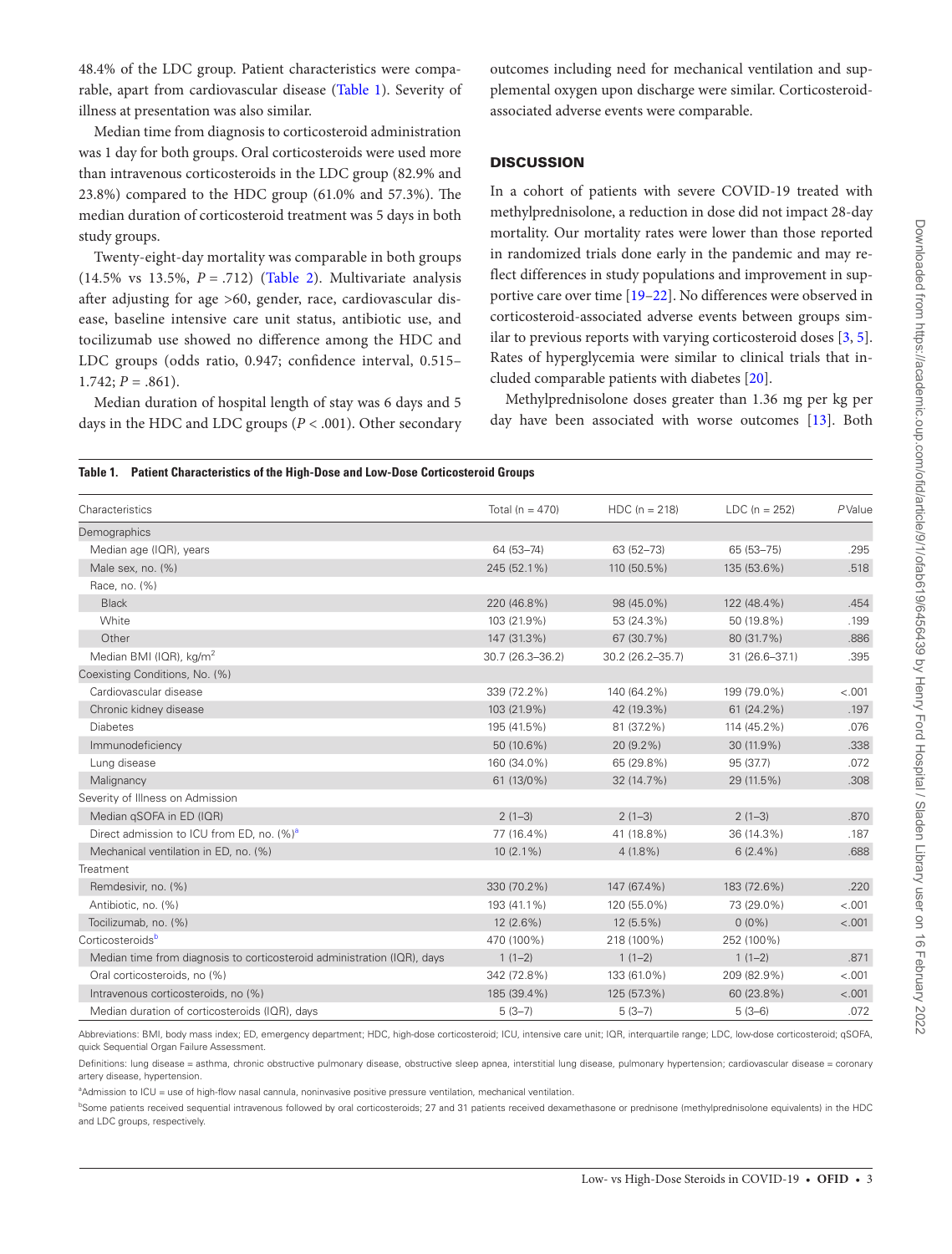#### <span id="page-5-6"></span>**Table 2. Patient Outcomes**

| Outcomes                                        | $HDC (n = 218)$ | $LDC (n = 252)$ | $P$ Value |
|-------------------------------------------------|-----------------|-----------------|-----------|
| Primary Outcome                                 |                 |                 |           |
| 28-day mortality, no.<br>(% )                   | 32 (14.7%)      | 29 (13.5%)      | .712      |
| Secondary Outcomes                              |                 |                 |           |
| Mechanical ventilation,<br>no. (%)              | 28 (12.8%)      | 19 (7.5%)       | .056      |
| Median hospital length<br>of stay (IQR), days   | $6(4-11)$       | $5(3-7)$        | < .001    |
| Discharged on supple-<br>mental oxygen, no. (%) | 36 (16.5%)      | 51 (20.2%)      | .300      |
| <b>Adverse Events</b>                           |                 |                 |           |
| Bacteremia, no. (%)                             | $7(3.2\%)$      | 10 (4.0%)       | .661      |
| Candidemia, no. (%)                             | $4(1.8\%)$      | $1(0.4\%)$      | .130      |
| $HAP/NAP$ , no. $(\%)$                          | 18 (8.3%)       | 18 (7.1%)       | .651      |
| Hyperglycemia, no. (%)                          | 93 (42.7%)      | 112 (44.4%)     | .697      |

Abbreviations: HAP, hospital-acquired pneumonia; HDC, high-dose corticosteroid; IQR, interquartile range; LDC, low-dose corticosteroid; VAP, ventilator-associated pneumonia.

groups in the current study received a lower dose than this threshold. Without evidence of superior efficacy with high-dose methylprednisolone, it seems prudent to use the minimal effective dose until more data are available [\[23](#page-6-10)].

Dexamethasone, hydrocortisone, and methylprednisolone have been studied in COVID-19 clinical trials [\[3](#page-5-7)[–5\]](#page-5-1). The largest trial to date that first reported the benefits of corticosteroids in COVID-19 used a regimen of 6 mg of dexamethasone daily for up to 10 days  $[19]$  $[19]$ . Many guidelines adopted this trial regimen as the preferred corticosteroid regimen for COVID-19. If an alternate corticosteroid is used, it is recommended to provide a daily dose equivalent to 6 mg of dexamethasone [\[1\]](#page-5-0). However, limited data from smaller trials have reported that methylprednisolone may be the preferred corticosteroid when compared with dexamethasone, but the total corticosteroid dose equivalency between the 2 agents has varied [\[24](#page-6-11), [25](#page-6-12)]. These preliminary findings support a pharmacogenomic analysis suggesting that methylprednisolone may be the optimal corticosteroid [[12\]](#page-6-1). Future research is warranted to identify whether corticosteroid agents selection may play a role in patient outcomes.

Most patients in the present study received oral methylprednisolone during their treatment course within 1 day of hospitalization for a median duration of 5 days. A majority of randomized clinical trials for COVID-19 used intravenous corticosteroids [[3](#page-5-7)]. Our finding that oral corticosteroids are efficacious is consistent with previous literature [[19\]](#page-6-7). Duration of corticosteroid use in randomized trials for COVID-19 ranged from 5 to 14 days [[3\]](#page-5-7). The median duration of corticosteroids treatment in the present study was shorter by 2 days compared with trials that allowed for discontinuation of corticosteroid upon symptom resolution [\[19](#page-6-7)]. These findings highlight the importance of early initiation of oral methylprednisolone in severe COVID-19 and utilizing a short course when symptoms resolve.

The current study has limitations. A quasi-experimental study design was used due to the changes in methylprednisolone dosing in the early and later months of the pandemic. However, methylprednisolone usage in COVID-19 was consistent due to the use of a standardized institutional protocol with a clear time point of when methylprednisolone dosing was reduced. A wash out period of 2 weeks was used between study groups to allow clinicians to adjust to the new dosing. It is notable that the mortality rate in our present study remained similar to our earlier study in March 2020, which suggests a minimal effect of maturation bias [[8](#page-5-4)]. Our results are limited in that they are from real-world clinical practice and unmeasured confounding cannot be ruled out.

#### **CONCLUSIONS**

In conclusion, an early, short course of low-dose oral methylprednisolone in hospitalized patients with severe COVID-19 had comparable outcomes to high-dose methylprednisolone. Further research is needed to clarify an optimal corticosteroid dose while the world continues to face threats of COVID-19 variants.

#### Supplementary Data

Supplementary materials are available at *Open Forum Infectious Diseases* online. Consisting of data provided by the authors to benefit the reader, the posted materials are not copyedited and are the sole responsibility of the authors, so questions or comments should be addressed to the corresponding author.

*Financial support.* This work was funded by an internal source (Division of Infectious Diseases, Henry Ford Hospital).

*Potential conflicts of interest.* All authors: No reported conflicts of interest. All authors have submitted the ICMJE Form for Disclosure of Potential Conflicts of Interest.

#### Acknowledgments

We acknowledge our patients and frontline healthcare workers during the coronavirus disease 2019 pandemic.

#### References

- <span id="page-5-0"></span>1. National Institute of Health. COVID-19 treatment guidelines: corticosteroids. Available at: [https://www.covid19treatmentguidelines.nih.gov/therapies/](https://www.covid19treatmentguidelines.nih.gov/therapies/immunomodulators/corticosteroids/) [immunomodulators/corticosteroids/.](https://www.covid19treatmentguidelines.nih.gov/therapies/immunomodulators/corticosteroids/) Accessed 6 August 2021.
- 2. Alhazzani W, Moller MH, Arabi YM, et al. Surviving sepsis campaign: guidelines on the management of critically ill adults with coronavirus disease 2019 (COVID-19). Crit Care Med **2020**; 48:e440–69.
- <span id="page-5-7"></span>3. Sterne JAC, Murthy S, Diaz JV, et al. Association between administration of systemic corticosteroids and mortality among critically Ill patients with COVID-19: a meta-analysis. JAMA **2020**; 324:1330–41.
- <span id="page-5-5"></span>4. Cano EJ, Fonseca Fuentes X, Corsini Campioli C, et al. Impact of corticosteroids in coronavirus disease 2019 outcomes: systematic review and meta-analysis. Chest **2021**; 159:1019–40.
- <span id="page-5-1"></span>5. van Paassen J, Vos JS, Hoekstra EM, et al. Corticosteroid use in COVID-19 patients: a systematic review and meta-analysis on clinical outcomes. Crit Care **2020**; 24:696.
- <span id="page-5-2"></span>6. Czock D, Keller F, Rasche FM, et al. Pharmacokinetics and pharmacodynamics of systemically administered glucocorticoids. Clin Pharmacokinet **2005**; 44:61–98.
- <span id="page-5-3"></span>7. Wu C, Chen X, Cai Y, et al. Risk factors associated with acute respiratory distress syndrome and death in patients with coronavirus disease 2019 pneumonia in Wuhan, China. JAMA Intern Med **2020**; 180:934–43.
- <span id="page-5-4"></span>8. Fadel R, Morrison AR, Vahia A, et al. Early short-course corticosteroids in hospitalized patients with COVID-19. Clin Infect Dis **2020**; 71:2114–20.